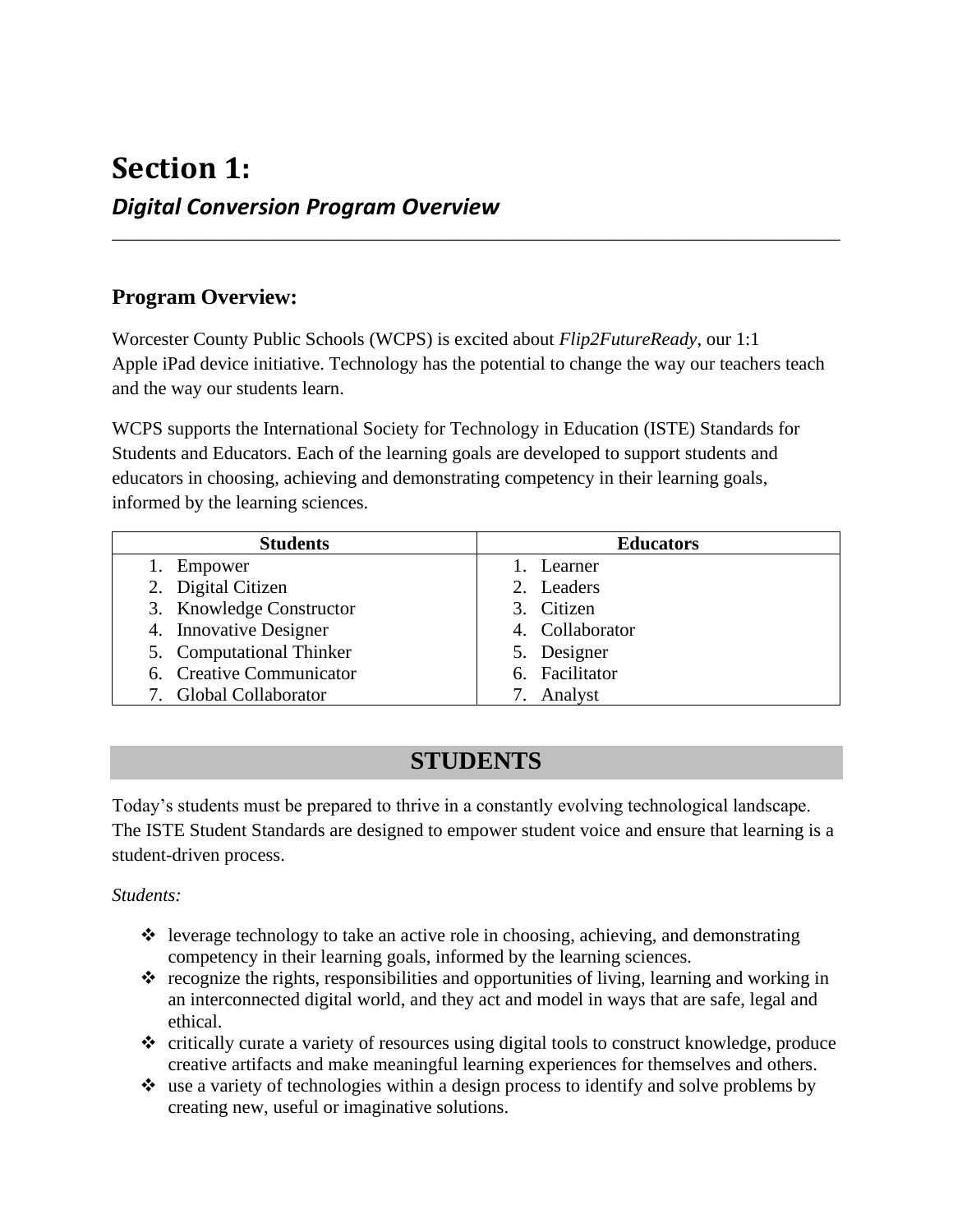- ❖ develop and employ strategies for understanding and solving problems in ways that leverage the power of technological methods to develop and test solutions.
- ❖ communicate clearly and express themselves creatively for a variety of purposes using the platforms, tools, styles, formats and digital media appropriate to their goals.
- ❖ use digital tools to broaden their perspectives and enrich their learning by collaborating with others and working effectively in teams locally and globally.

### **EDUCATORS**

#### *Educators:*

- ❖ continually improve their practice by learning from and with others and exploring proven and promising practices that leverage technology to improve student learning.
- ❖ seek out opportunities for leadership to support student empowerment and success and to improve teaching and learning
- ❖ inspire students to positively contribute to and responsibly participate in the digital world
- ❖ dedicate time to collaborate with both colleagues and students to improve practice, discover and share resources and ideas, and solve problems.
- ❖ design authentic, learner-driven activities and environments that recognize and accommodate learner variability.
- ❖ facilitate learning with technology to support student achievement of the ISTE Standards for Students
- ❖ understand and use data to drive their instruction and support students in achieving their learning goals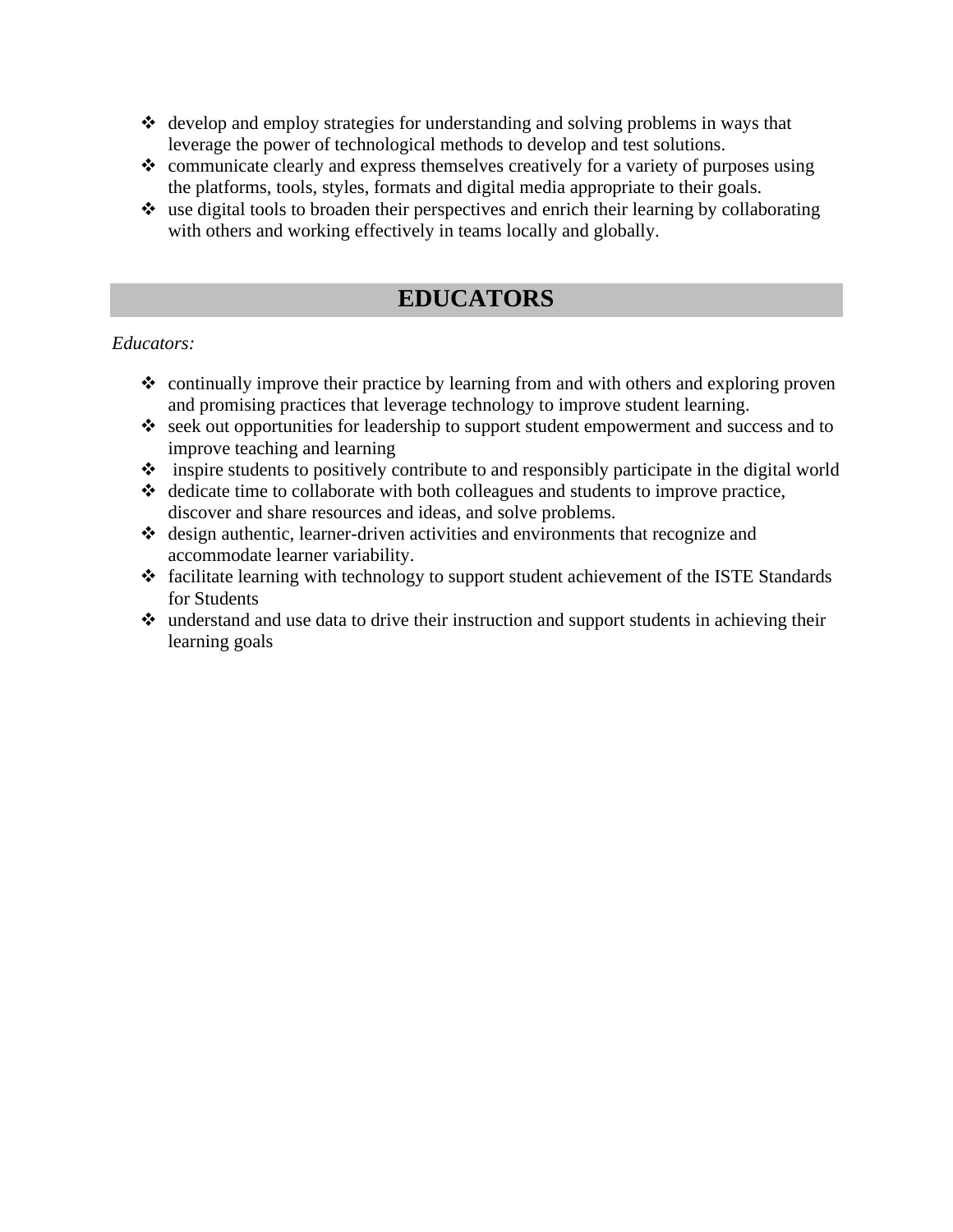# **Section 2:** *Student Responsibilities*

#### **Each student will be responsible for:**

❖ Arriving at school with their fully charged iPad, Logitech Crayon, power cord/charger, and protective case.

**\_\_\_\_\_\_\_\_\_\_\_\_\_\_\_\_\_\_\_\_\_\_\_\_\_\_\_\_\_\_\_\_\_\_\_\_\_\_\_\_\_\_\_\_\_\_\_\_\_\_\_\_\_\_\_\_\_\_\_\_\_\_\_\_\_\_\_\_\_\_\_\_\_\_\_\_\_\_**

- ❖ Attending each class with their iPad, Logitech Crayon, power cord/charger, and protective case.
- ❖ Agreeing to and signing the Worcester County Public Schools Responsible Use Consent Form and the Student Device User Agreement (Copies of both of these are in the Appendix of this handbook).
- ❖ Protecting and backing up all electronic files to either Office 365 or iCloud.
- ❖ Logging in under their assigned username and password and not sharing their passwords with other students.

#### **Backing Up Files and Data**

It is the responsibility of each student to back up his or her own data.

Students can sync personal files to OneDrive or iCloud. Worcester County Public Schools will provide basic instructions for using these tools on the [www.worcesterk12.org](http://www.worcesterk12.org/) website. In the event an iPad needs to be serviced, it is very important that students have an up to date back up of all-important files.

Students creating many large files, such as photos and videos, may prefer to provide their own flash drives or external hard drives.

#### **Charging the iPad Battery and iPad Pencil**

Students must arrive each day with a fully charged iPad battery and stylus. To fully charge the iPad battery, the iPad charger must be plugged into an electrical outlet and attached to the iPad for several hours (if the iPad is shutdown).

#### **BEING PREPARED FOR CLASS INCLUDES FULLY CHARGING THE IPAD BATTERY EACH NIGHT. FAILING TO DO SO MAY RESULT IN DISCIPLINARY ACTION.**

**ADDITIONAL STUDENT RESPONSIBILITIES ARE INCLUDED IN THE RESPONSIBLE USE CONSENT FORM AND STUDENT DEVICE USER AGREEMENT THAT STUDENTS AND PARENTS SIGNED AT DEPLOYMENT. COPIES OF THESE DOCUMENTS ARE INCLUDED IN APPENDIX A AND B OF THIS HANDBOOK.**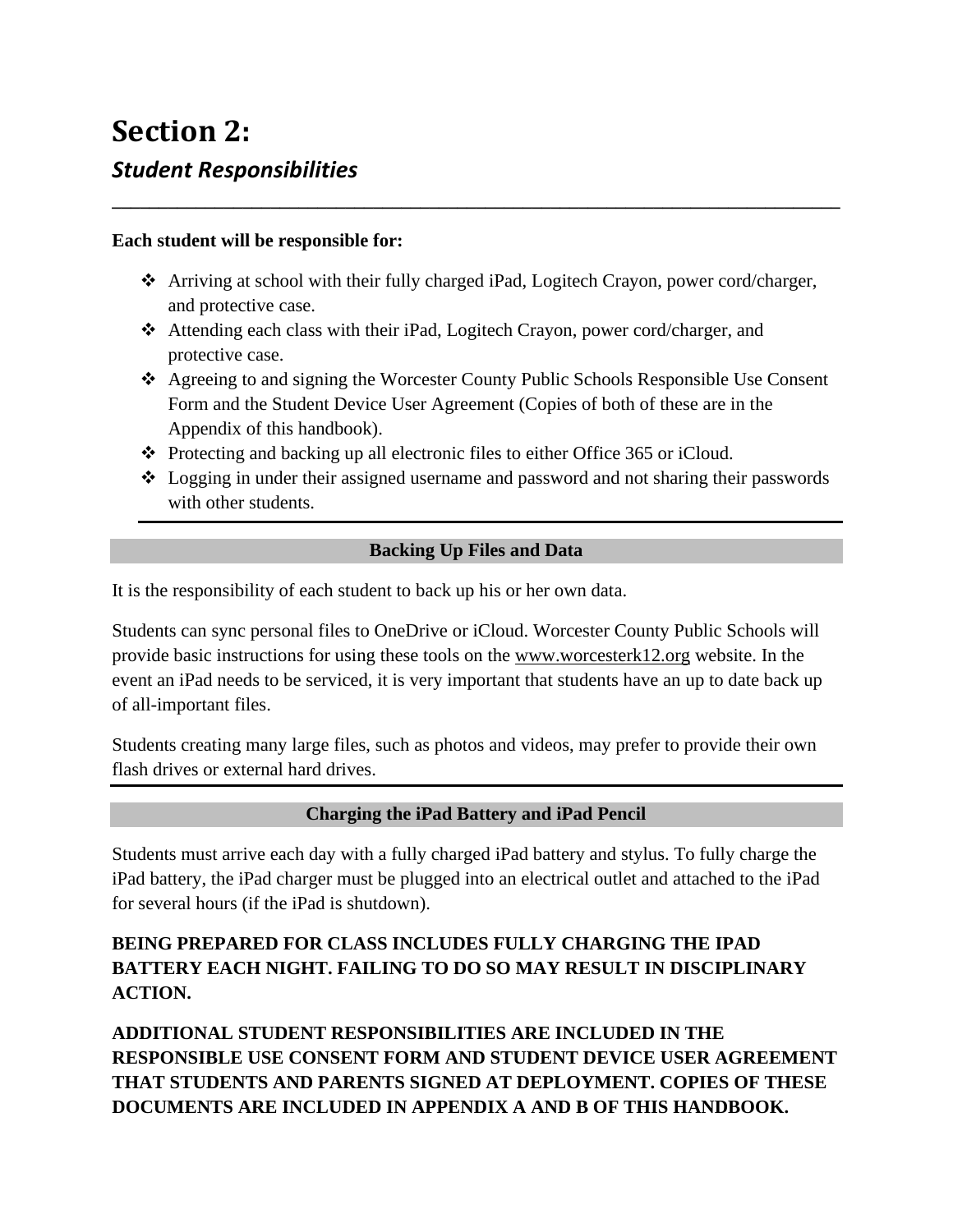## **Section 3:** *Financial Responsibilities*

#### **Background**

Worcester County Public Schools researched 1:1 iPad programs prior to the implementation of this program. The research included examining other school systems that have such programs in place. As a result, the school system developed the following procedures to ensure the success of the program from a safety, service, and hardware standpoint. The purpose of these procedures is to provide students with access to the iPad as a learning tool at all times.

#### **Apple Care Fee**

After careful consideration, it was decided to waive the Apple Care fee for all students. However, Apple Care does not alleviate individuals of device neglect – loss, theft, damage cause by misuse, or damages as a result of actions listed below in item #8 – costs. Apple Care will cover the repair or replacement due to product defects.

#### **Details**

- 1. Should a student withdraw, the iPad and all school issued items relating to the device must be returned in acceptable condition.
- 2. Should a student transfer schools within WCPS, the iPad and all school issued items relating to the device must be returned to that school.
- 3. WCPS has provided a protective case and Logitech Keyboard for the iPads and must be used at ALL times.
- 4. Willful and deliberate damages to the devices will cause WCPS to charge the student/parent the full cost of the replacement or repairs of the device. Such cases may be turned over to the appropriate police agency.
- 5. ALL damage incidents will be investigated by administration.
- 6. Examples of device neglect include, but are not limited to:
	- *Damage caused by use with non-issued products*
	- *Damage as a result of a pet*
	- *Damage as a result of the violation of the RUP (i.e. involving food, drink or other liquid on or near the device)*
	- *Damage as a result of negligence (i.e. the iPad is placed in an unsafe location or position, misuse or not handled properly. i.e. Drop Damage)*
	- *Damage caused by operating the product outside the permitted or intended uses described by the manufacturer*
	- *Damage caused by service performed by anyone who is not a representative of the manufacturer or a manufacturer-authorized service provider*
	- *Damage to a part or product that has been modified to alter functionality or capability without the written permission of the manufacturer*
	- *Consumable parts, such as batteries, unless damage has occurred due to a defect in materials or workmanship\*\**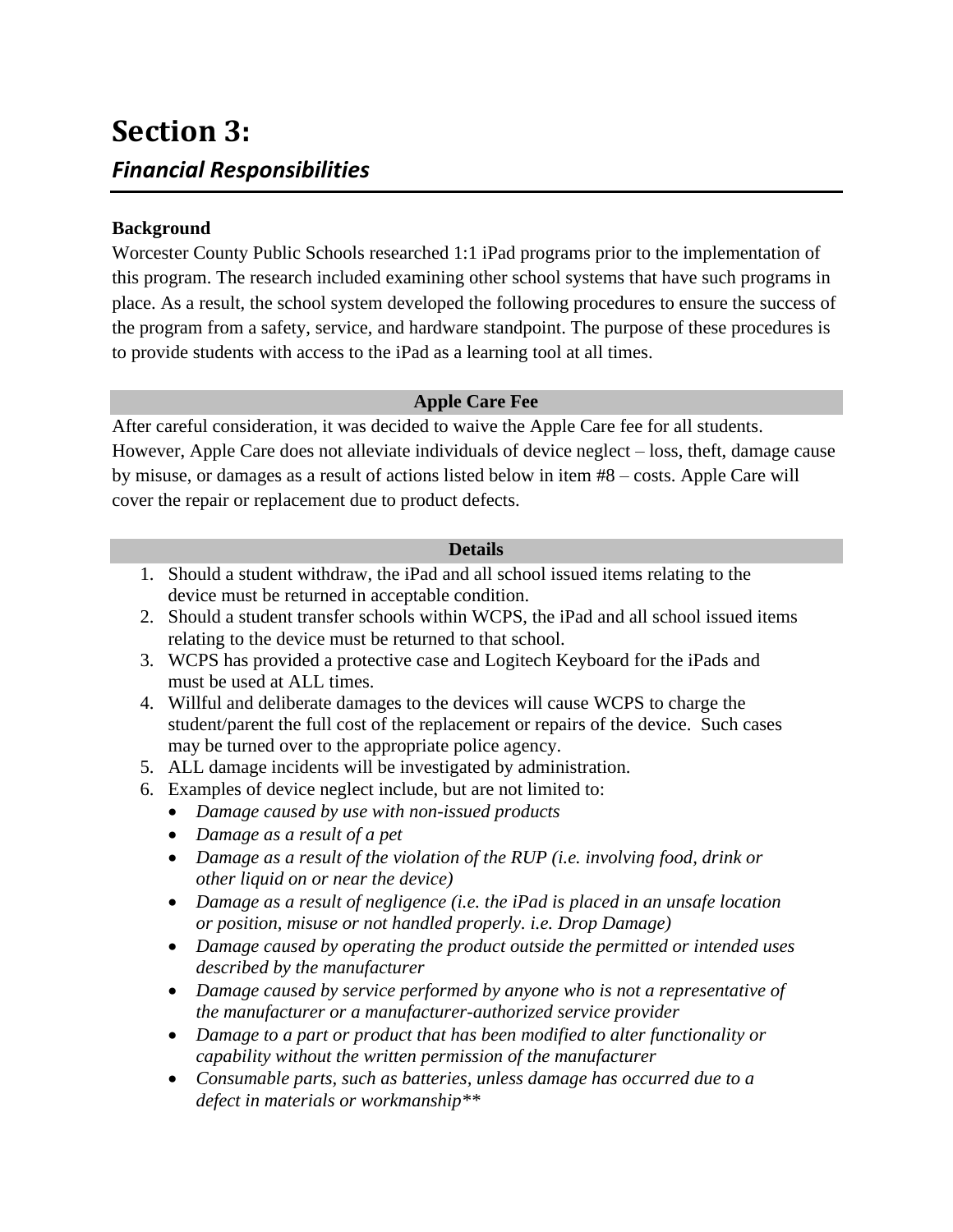- *Damage that is cosmetic, including, but not limited to scratches, dents, and broken area around ports, that does not otherwise affect functionality or materially impair your use*
- *Any issue when the Apple serial numbers have been removed*
- *Loaning the iPad, charger, or Logitech Crayon to another student*
	- *i. Leaving the iPad or charger unattended will result in the student being responsible for paying for a replacement*
	- *ii. Damage resulting from removing the Logitech case and keyboard*

The following are approximate costs for common repairs or lost items:

| • Logitech Rugged Combo 3 keyboard replacement | \$139.95 |
|------------------------------------------------|----------|
| • USB power cord replacement                   | \$19.00  |
| • USB power adapter replacement                | \$19.00  |
| • Logitech Crayon                              | \$70.00  |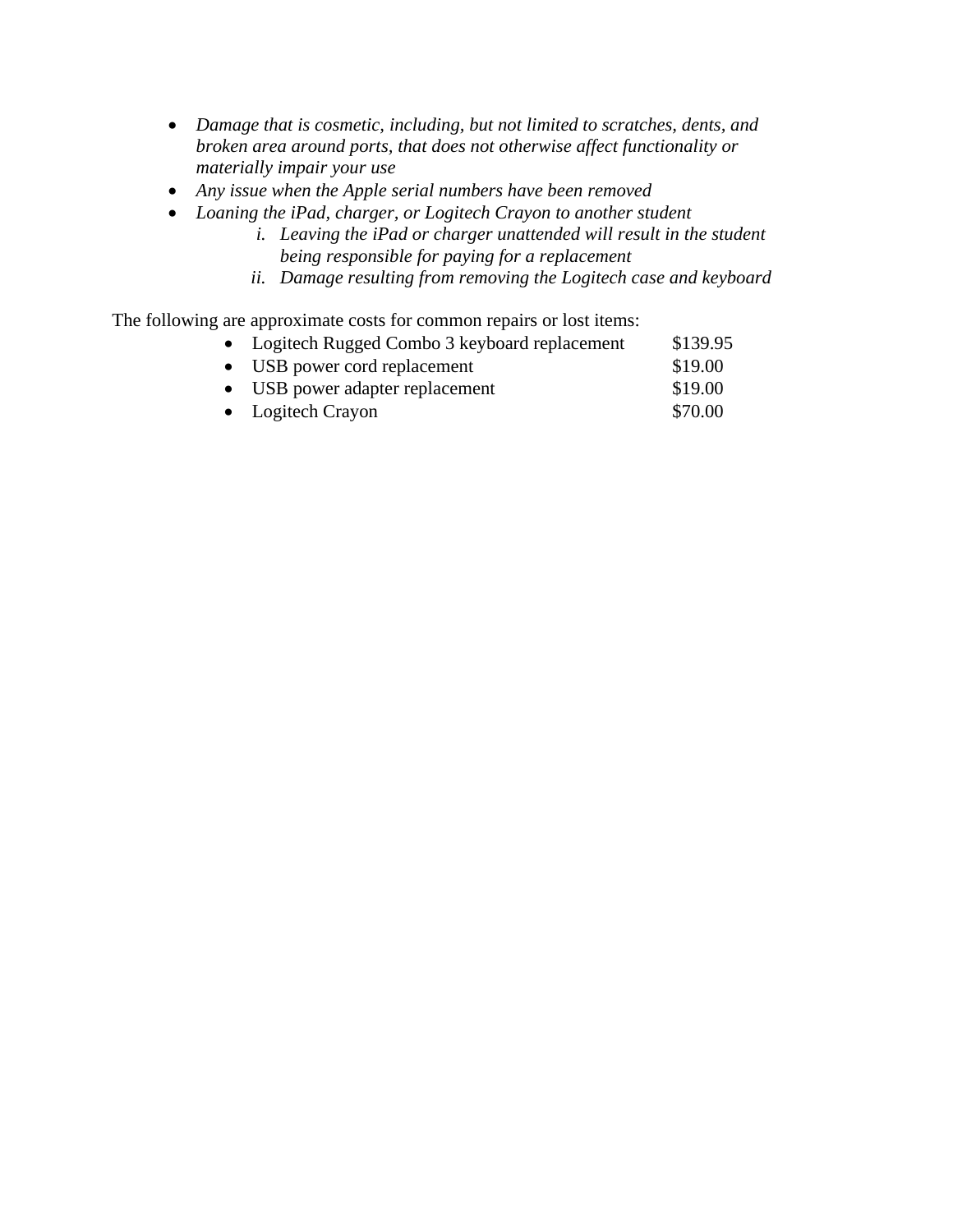### **Section 4:** *Care and Maintenance*

❖ When you are not using your iPad, it should be in the protective case that has been provided for you.

**\_\_\_\_\_\_\_\_\_\_\_\_\_\_\_\_\_\_\_\_\_\_\_\_\_\_\_\_\_\_\_\_\_\_\_\_\_\_\_\_\_\_\_\_\_\_\_\_\_\_\_\_\_\_\_\_\_\_\_\_\_\_\_\_\_\_\_\_\_\_\_\_\_\_\_\_\_\_**

- ❖ Use your iPad on a sturdy surface that allows for adequate air circulation.
- ❖ Shut down your iPad if you are not going to use it for one or more days.
- ❖ Do not bend the USB power cord wire. Leave plenty of room for the wire to reach the iPad.
- ❖ To maximize the life of your battery, once or twice a month, run the battery down completely before charging your iPad.
- ❖ Use only approved wipes for the screen.
- ❖ The touchscreen can be damaged if used improperly. Only use your WCPS provided Logitech Crayon or your finger on the touchscreen.
- ❖ While the iPad is off, you may clean the keyboard and surfaces with a lightly damp cloth.
- ❖ Don't place heavy objects on top of your iPad. This may cause damage to the screen. The iPad should never be in a pile or shoved at the bottom of a bag.
- ❖ Do not place stickers on the inside or outside of your iPad.
- ❖ *For information on using your iPad, see the iPad User Guide at*  <https://support.apple.com/guide/ipad/welcome/ipados>

#### **Good Practices**

#### **When moving about with your iPad (from room to room and/or leaving school):**

- $\checkmark$  Save all open documents
- $\checkmark$  Close your iPad case and secure your Logitech Crayon.
- $\checkmark$  Leaver the iPad in its protective Logitech Keyboard case
- ✓ **NOTE: DO NOT WALK WITH YOUR IPAD WHILE IT IS OPEN OR OUTSIDE ITS CASE!**

#### **Save and Backup Your Data:**

Data and documents will be backed up only if you save them to your OneDrive or iCloud account. Be sure to save every time that you do a significant amount of work that you would regret losing. If you are working in Office 365, your documents are automatically saved.

#### **At least once a week:**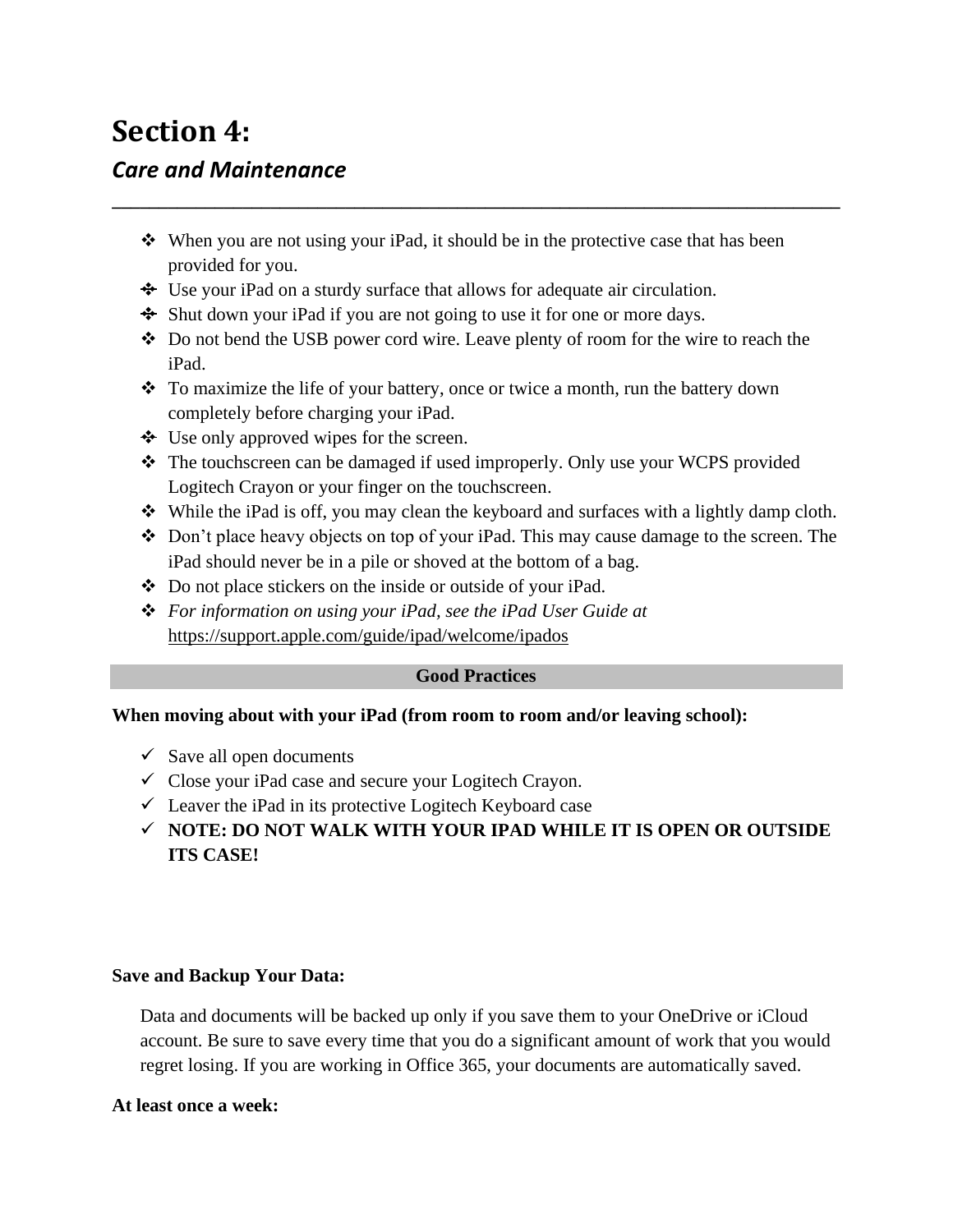- ✓ Empty Downloads *On my iPad* and on *iCloud*
- $\checkmark$  Restart your iPad (recommended but not required)

#### **Quit applications that you are not using**

Some applications and Office 365 query the network every few minutes, and put a strain on the network that slows down traffic over Wi-Fi for everyone. When not in use, please quit applications.

#### **To maximize battery life:**

- $\checkmark$  Turn down the volume
- $\checkmark$  Turn down the brightness
- $\checkmark$  Quit any applications you are not using

#### **Before School**

- $\checkmark$  Your iPad needs power to keep up with you. Be sure to charge it fully before the beginning of the school day.
- $\checkmark$  Use your protective iPad case to transport your device between home and school, and between classes.
- $\checkmark$  If you are not using your iPad, please keep it in the protective case.

#### **During Classes**

- $\checkmark$  Dim your screen to conserve power and make your battery charge last longer.
- $\checkmark$  Only keep open the applications and websites that you are using. This saves processor power, memory, and extends your battery life.
- ✓ **Save early; Save often.** Don't wait until the end of class to save documents for the first time. Make sure to save regularly while you are working.
- $\checkmark$  At the end of class, make sure that you save all of your work, close your iPad case and secure it with your other materials. Please allow 2-3 minutes at the end of class to do this.
- $\checkmark$  When you are not using your iPad in class, please keep it in the protective case. Don't leave it on a desk where it may accidently get knocked to the floor.

#### **Between Classes**

- $\checkmark$  Use your protective case to transport your iPad between classes.
- $\checkmark$  Do not put pens, pencils, scissors, or paperclips on the keyboard when closing the case. These items may damage the screen, keyboard or other parts of the device.

#### **After School and at Home**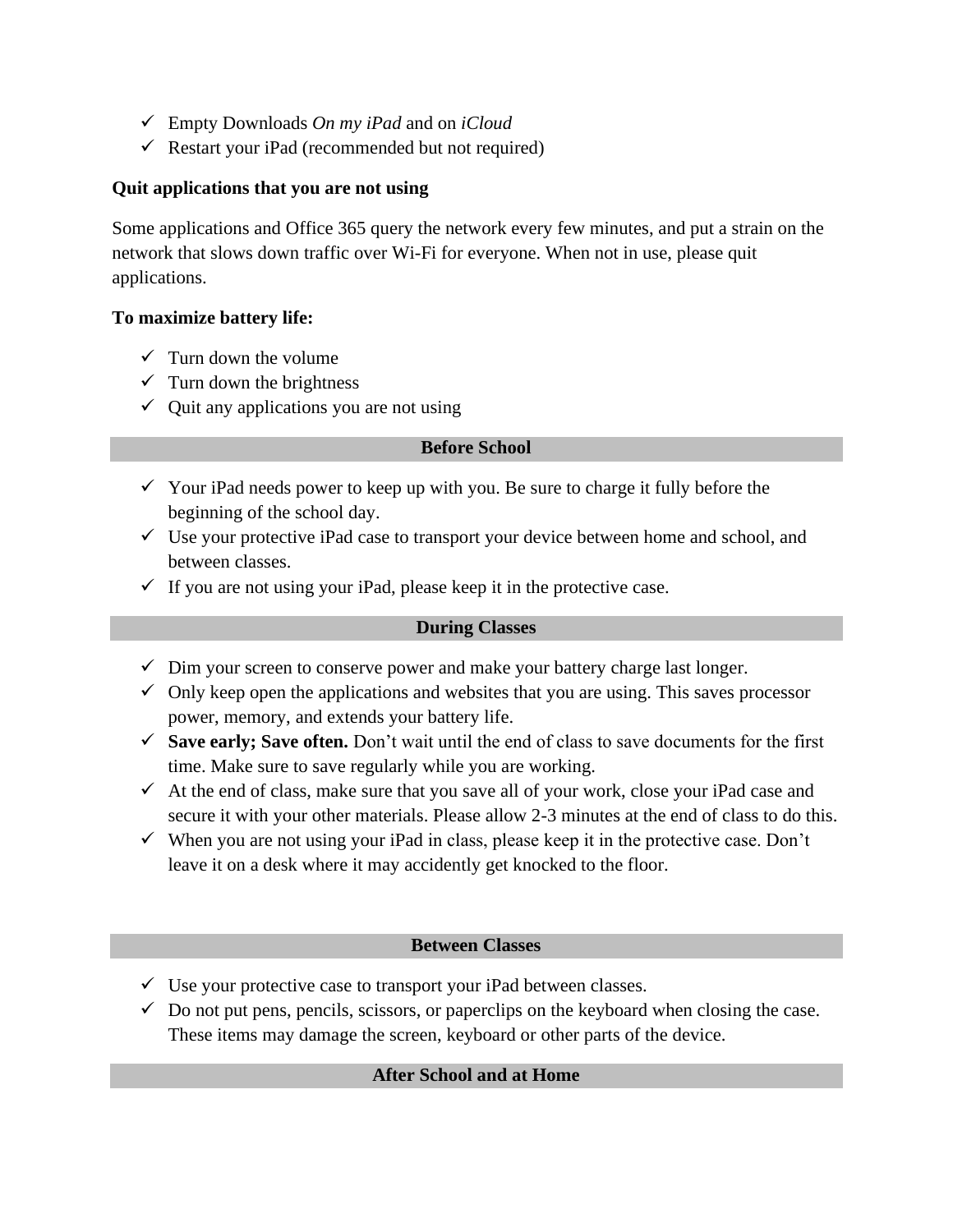- $\checkmark$  If possible, use a surge protector instead of plugging your charger directly into the electrical outlet. This protects from power surges and lightning strikes.
- $\checkmark$  If you plug into a cable modem at home, disconnect the network cable during thunderstorms or when you are not using your internet connection.
- $\checkmark$  When connecting to power, plug the charger into the outlet first and then into your iPad.
- $\checkmark$  When disconnecting from power, disconnect from your iPad and then from the outlet.
- $\checkmark$  Be sure to shut down your iPad if you are not going to use it for one or more days.
- $\checkmark$  Do not use your laptop on a sort surface, such as a bed or a pillow, or any manner that will block the air vents.
- $\checkmark$  Beware of using wireless access from others without their permission. You can never be sure if others can see or take your data and personal information.
- $\checkmark$  Use your iPad away from food and beverages. Spills can ruin an iPad!
- $\checkmark$  Leave your iPad in a secure place during after school activities.
- $\checkmark$  Don't leave your iPad in a car overnight or for long periods of time. Extreme heat or cold can damage your iPad.
- $\checkmark$  Keep your iPad safe from pets and younger siblings.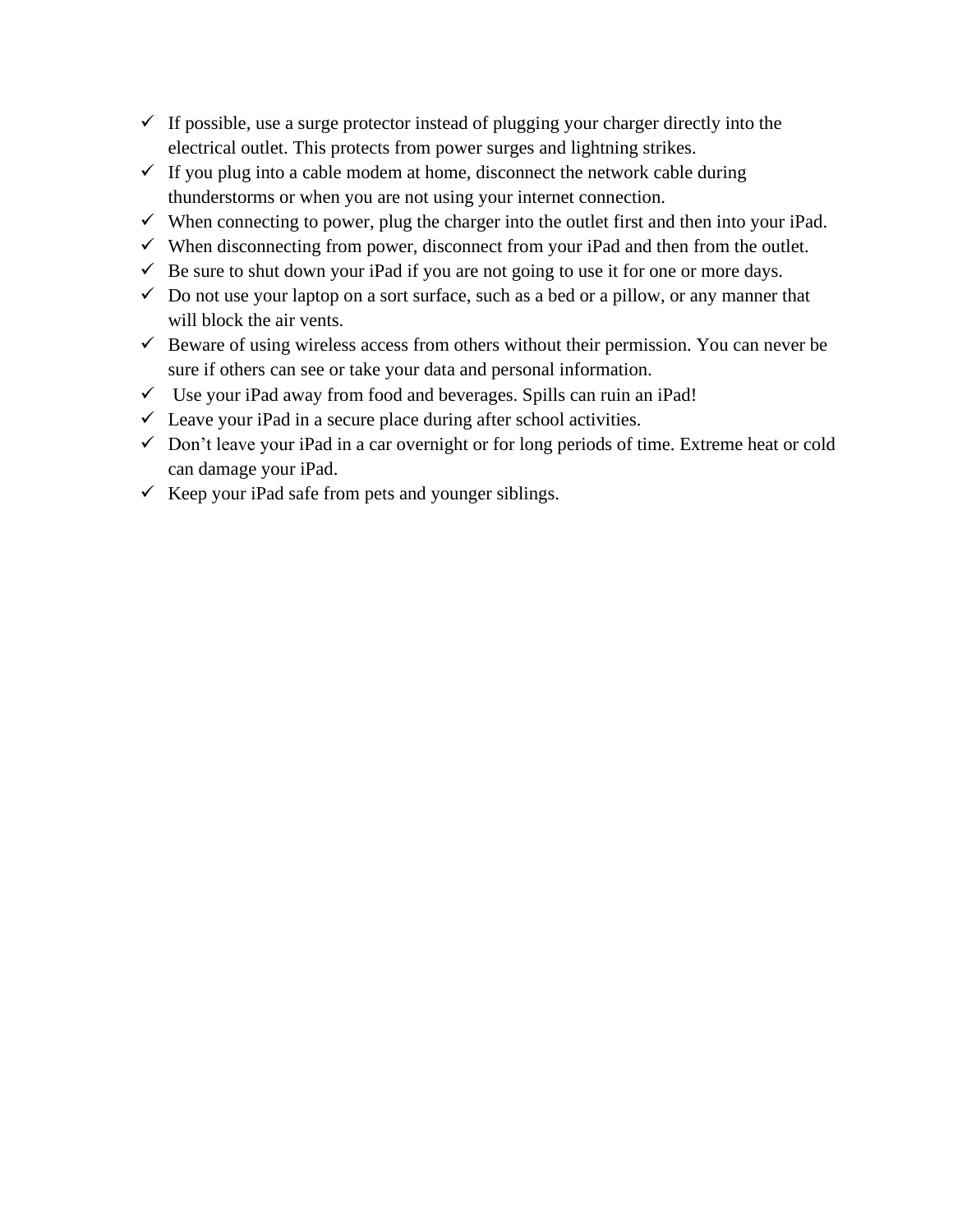# **Section 5:** *Applications*

The only applications installed on Worcester County Public Schools' iPads are applications that are owned and purchased by the school system. Due to copyright laws, personal applications, music, or other media purchased by students or families cannot be installed on students' iPads. Students do not have administrator rights on their devices and cannot download applications or media.

- ❖ iPads have standardized and preconfigured applications installed on them.
- ❖ Applications may not be copied, altered, or removed from the iPads.
- ❖ Students are responsible for backing up their own data.

#### **Security and Device Management**

The Children's Internet Protection Act (CIPA) was enacted by Congress in 2000 and updated in 2011 to address concerns about children's access to obscene or harmful content over the Internet. CIPA imposes certain requirements on schools or libraries that receive discounts for Internet access or internal connections through the E-rate program. To maintain CIPA compliance, the devices are protected with a filtering solution designed to work on and off campus.

#### **Open DNS**

OpenDNS provides an on and off campus layer of protection from malware and spyware and includes a CIPA compliant filtering solution designed to help protect students from harmful or illegal content. OpenDNS automates protection against known and emergent internet threats and includes a reporting tool, to aid in the response of emerging network issues.

#### **Jamf School**

Jamf School is a Mobile Device Management (MDM) that allows for the management of a variety of settings from a single location. Jamf School offers a set of features to support the central management of devices including the deployment of network settings, assistance with the location of lost or stolen devices, the deployment of applications and the ability to troubleshoot remotely. Jamf School provides details about each device such as its make, model, serial number, operating system, storage capacity and network information.

Although security and management solutions are present on the devices, responsible use and supervision is recommended at school and at home.